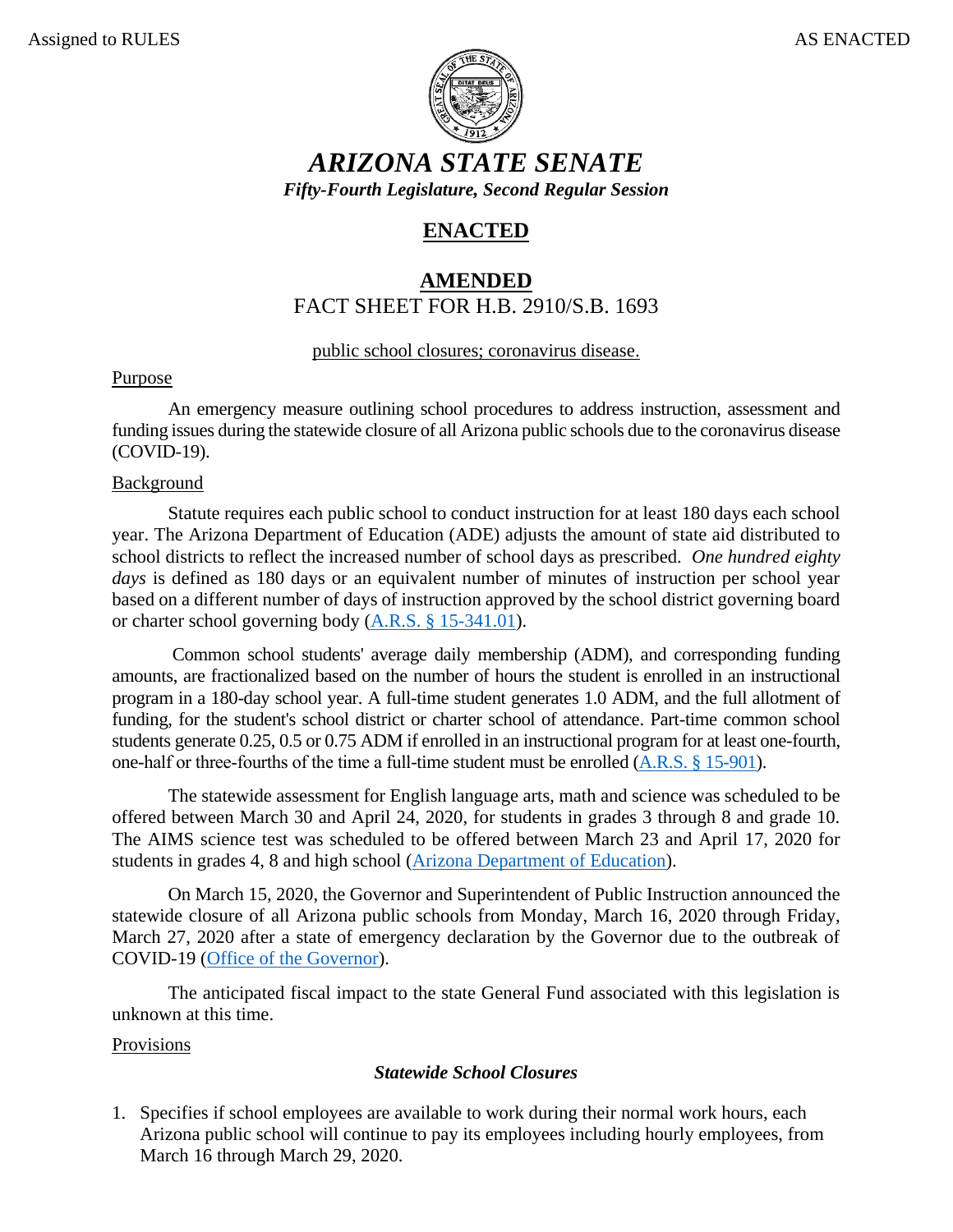FACT SHEET – Enacted H.B. 2910/S.B. 1693 Page 2

- 2. Prohibits public schools from requiring any employee to use accrued vacation or sick leave for the duration of the statewide school closure.
- 3. Establishes the following requirements if the statewide school closure is lifted by March 30, 2020:
	- a) deems Arizona public schools are not required to extend the number of school days or add instructional hours to meet a prescribed number of school days or instructional hours, or minimum class hours or student enrollment for school finance calculations;
	- b) extends the testing window for the statewide assessment through May 31, 2020, with district and charter schools encouraged to offer formative assessments; and
	- c) establishes for the 2019-2020 school year, a public school's letter grade is the higher of their 2018-2019 or 2019-2020 letter grade.
- 4. Establishes the following requirements if the statewide school closure is not lifted by March 30, 2020:
	- a) deems that Arizona public schools are not required to extend the number of school days or add instructional hours to make up for days and hours when general educational opportunities were not provided and to meet a prescribed number of school days or instructional hours, or minimum class hours or student enrollment for school finance calculations;
	- b) directs each public school, starting March 30, 2020, to offer general educational opportunities determined by each school for the duration of the school closure or until the scheduled end of the 2019-2020 school year;
	- c) conditions a public school's continued formula funding on a school's attestation that it is offering general educational opportunities, in a manner determined by ADE and the Arizona State Board of Education (SBE);
	- d) deems a public school in compliance with outlined requirements as meeting the prescribed number of school days or instructional hours, or minimum class hours or student enrollment for school finance calculations;
	- e) substitutes a school district's FY 2020 daily route mileage with its FY 2019 calculation to calculate its FY 2021 transportation support level, if the school closure caused a lower daily route mileage;
	- f) allows a public school to utilize its transportation fleet, including school buses, for school operations to support students and their families during the statewide closure;
	- g) directs each public school to continue to pay all its employees, including hourly employees, for the duration of the statewide closure as follows:
		- i. requires each employee, including hourly employees, to be available to work during their normal work hours;
		- ii. requires an employee to work remotely beginning March 30, 2020, if they can remotely perform their work tasks through the duration of the statewide closure;
		- iii. requires an employee to be reassigned to other tasks beginning March 30, 2020, if they are unable to remotely perform their work tasks through the duration of the statewide closure; and
		- iv. prohibits an employee from working remotely and requires them to resume their normal work tasks after the statewide closure is lifted and the school resumes physical operations, unless otherwise authorized by the school;
	- h) allows public schools, during the 2019-2020 school year, to deviate from statutory requirements for special education programs while attempting to ensure each student with a Section 504 Plan or special education services through an individualized education program has access to these educational opportunities;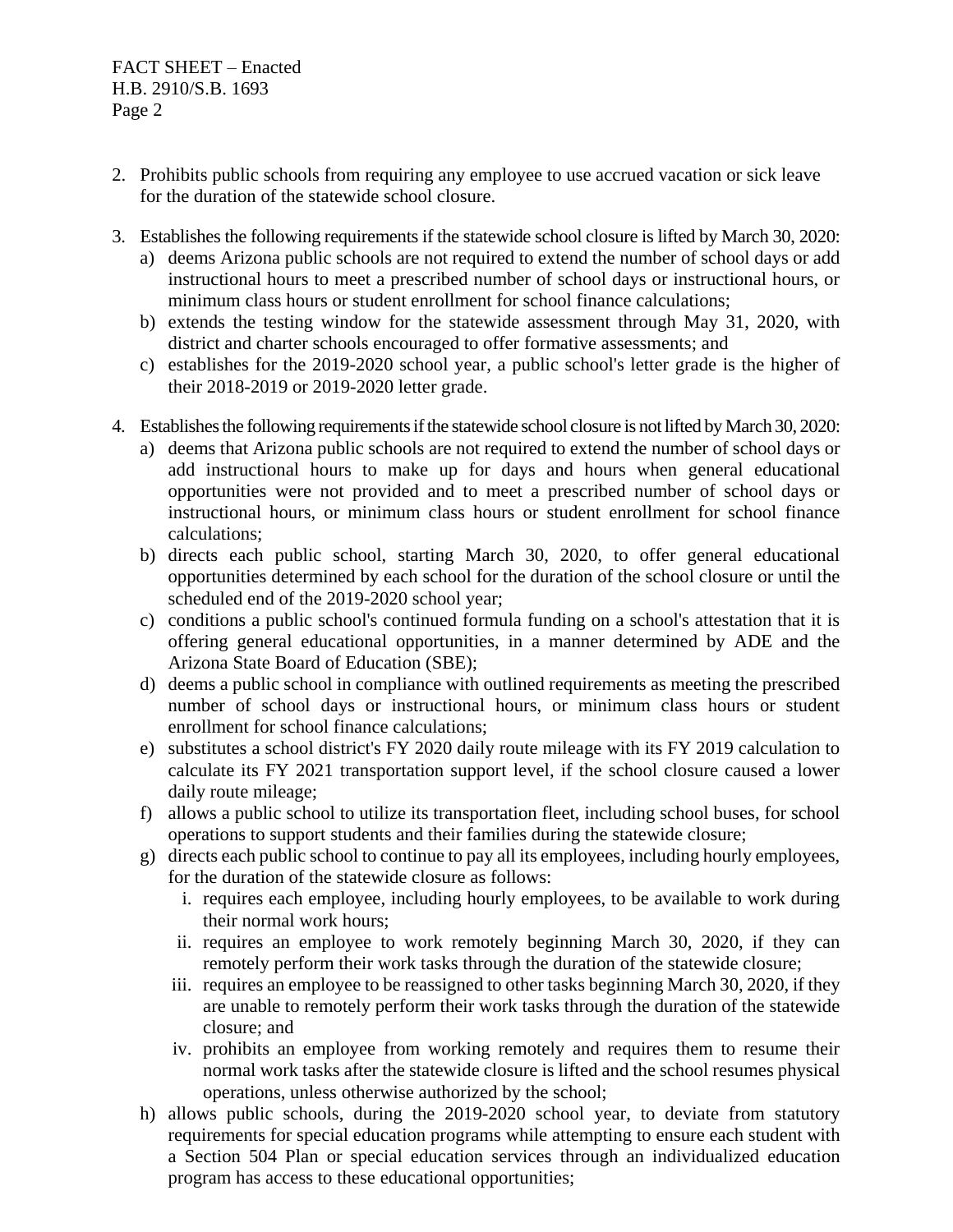FACT SHEET – Enacted H.B. 2910/S.B. 1693 Page 3

- i) allows schools to utilize any monies generated during the 2019-2020 school year for 2020 summer school instruction;
- j) cancels the annual statewide assessment;
- k) deems a public school's 2018-2019 letter grade as the school's 2019-2020 letter grade;
- l) exempts pupils, for the 2019-2020 school year, from grade 3 promotion requirements; and
- m) requires SBE to adopt rules for high school graduation for the 2019-2020 school year that are exempt from rulemaking requirements.
- 5. Requires a public school, if the statewide closure is lifted before the scheduled end of the 2019- 2020 school year calendar, to:
	- a) resume normal physical operations when the statewide closure is lifted and continue operations until the scheduled end of the school year calendar; and
	- b) continue offering general educational opportunities until the scheduled end of the school year calendar.

#### *School Funding*

- 6. Allows a student taking an online course in June or July 2020, to generate up to 1.25 ADM in FY 2021.
- 7. Allows the SPI, only with SBE approval, through June 30, 2021 to waive any school finance requirement necessary to implement school closures for only finance matters relating to the 2019-2020 school year.

#### *Exemptions and Modified Reporting Requirements*

- 8. Directs ADE, by April 15, 2020, with SBE approval to apply to the U.S. Department of Education or other appropriate federal agency for a waiver from federal food and nutrition, assessment and accountability requirements, and other issues impacting educational attainment unable to be met in the 2019-2020 school year.
- 9. Requires the Auditor General to work with public schools to establish modified timelines for financial and performance data reporting.

#### *Miscellaneous*

- 10. Defines *public school* as schools operated by a school district, charter schools, the Arizona State Schools for the Deaf and the Blind, accommodation schools, county jail or juvenile detention center education programs and career technical education districts.
- 11. Becomes effective on March 27, 2020, retroactive to March 16, 2020.

#### Amendments Adopted by Committee of the Whole

- 1. Specifies school employees, who commit to being available to work during normal work hours, will continue to be paid from March 16, 2020, through March 29, 2020.
- 2. Prohibits public schools from requiring any employee to use accrued vacation or sick leave for the duration of the statewide school closure.